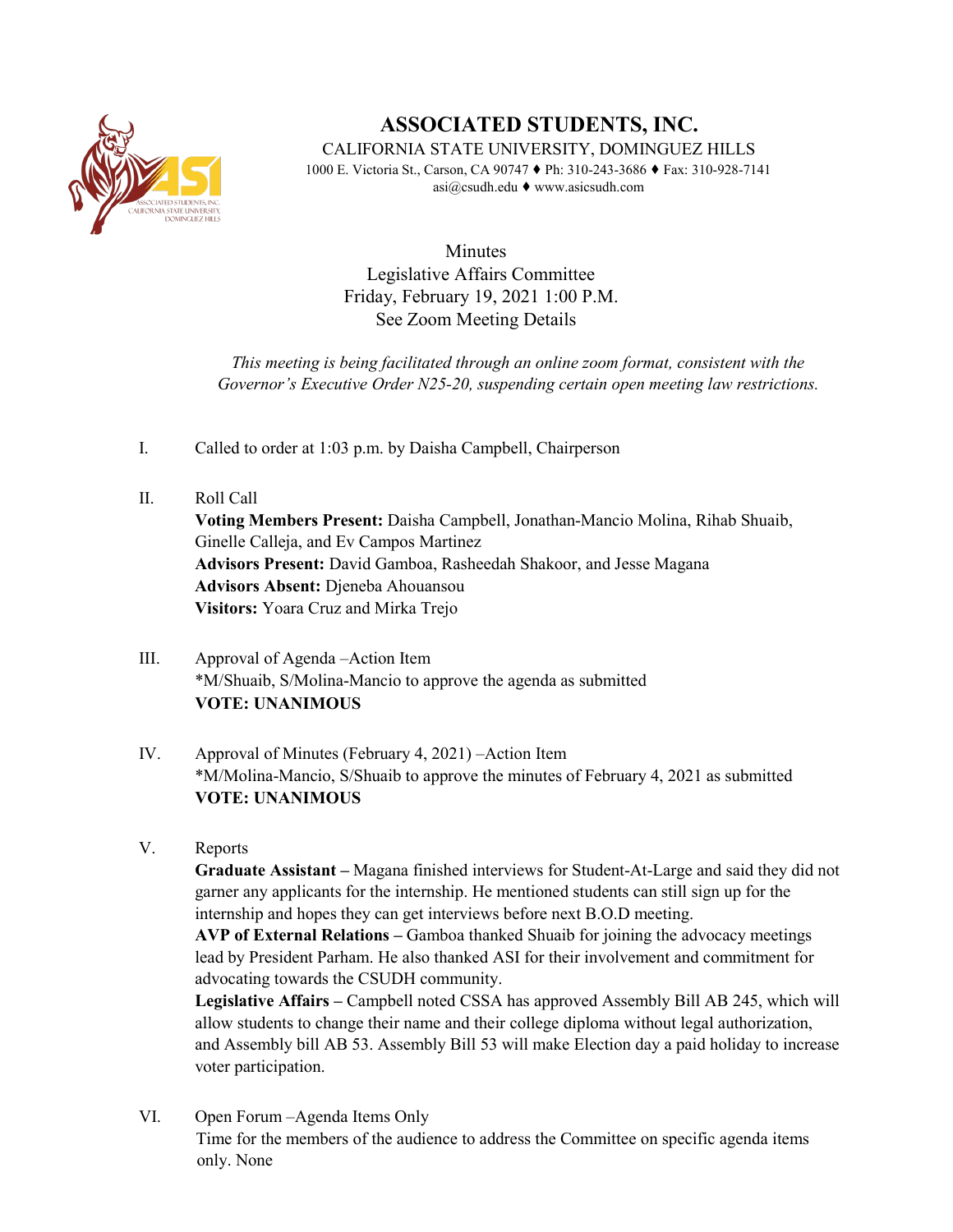## VII. Unfinished Business

A. Virtual Town Hall – Discussion Item

The Committee will hear updates for the Virtual Town Hall event with Assembly Member Mike Gipson and Senator Steven Bradford.

Campbell thanked the ASI marketing team for designing the Virtual Town Hall poster. She mentioned the poster had the typo "prices" changed to "prizes". Shuaib shared her excitement for the upcoming event and hopes the incentives will encourage students to participate. Campbell reviewed the budget for the Virtual Town Hall and established \$360 were used towards prizes - Nintendo Switch and gifts cards. She mentioned the Virtual Town Hall will be on Friday, February 26 from 2:00 PM – 3:30 PM. Campbell shared the meeting outline to The Commission and acknowledged Bradshaw's help in creating it. Gamboa mentioned President Parham will be able to give a welcome speech at the Virtual Hall. He mentioned he was going to send Campbell a facts sheet addressing how many students are within the district and their representatives. Gamboa also encouraged The Board to review each elective's biography before the event to get familiar with their policy bills. Campbell reviewed the outline and noted she would send The Board emails with the outline, key points for questions, and other important preparation material.

## VIII. New Business

A. CSSA Plenary Report – Discussion Item

The Committee will hear a report from the chair on the CSSA February Plenary. Topics are listed below.

• Cal Grant Modernization: Presented by the California Student Aid Commission (CSAC)

Campbell stated Cal Grant 2 will make the award more eligible, equitable, and reach a more diverse group of students. Campbell stated the Cal Grant 2 system will increase their rewards to nearly \$100,000 more students in need, despite their award amount decreasing compared to the current Cal Grant amount. She noted Expected Family Contribution (EFC) will be removed because of inconsistency. The Cal Grant modernization will move the deadline to September 2nd instead of March 2nd.

- AB 288 (Bonta): California Ban on Scholarship Displacement Act of 2021 Assembly Bill 288 proposes placing a prohibition on displacement among higher education institutions that would allow private scholarships to be used to cover the college expenses. Campbell noted students complained about Bill 288 because it does not actively address the issues with Financial Aid. She explained how students need to be made aware Financial Aid deducts scholarship money if the student has received a private scholarship.
- AB 396 (Gabriel): CalFresh: educational programs Campbell stated Assembly Bill 396 would provide students with resources and basis needs opportunities by ensuring more students to be newly eligible for Cal Fresh. Assembly Bill 396 would require a higher education program that increases employability and allows students to meet the eligibility standards for certification applications.